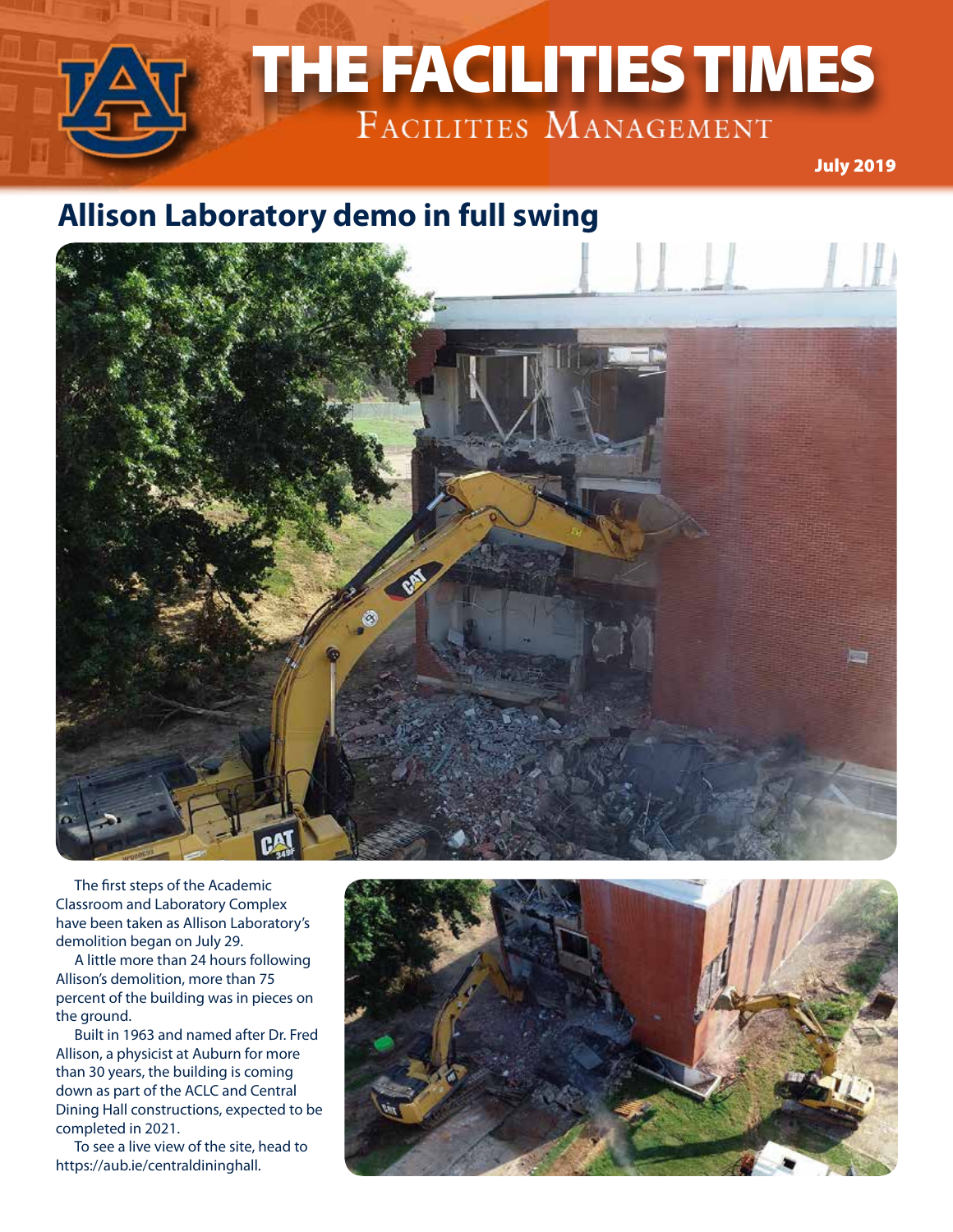# **July News Briefs**

# **Website updates for Facilities employees**

Several changes to the website have recently been made to increase usability by Facilities employees.

A link to the Employee Portal now is located directly at the top of the website within the main navigation. A link to the portal can now be found at the top and bottom of the page.

The Employee Portal also includes links to Facilities Human Resources.

New Human Resources links also have been created for the Employee Awards Program Policy and ways to nominee employees.

Additional requests can now be found within Ready, including Communications and Human Resources. Communications requests include website changes, media monitor information, mass emails or photographic needs. Human Resources requests include entering requests to hire through online forms and requests for training records.



### **Information for employees Retirements/Resignations Facilities Training**

• Joe Ruscin retired after 10 years of service. Joe's last day was May 31.

• Mary Porter retired after 12 years of service. Mary's last day was May 31.

• Dora Carson retired with 15 years of service. Dora's last day was June 28.

• Mike Carpenter retired after 21 years of service. Mike's last day was June 28.

• Glenn Corley, Heavy Construction, resigned effective June 10.

• El Wajid Bey, Heavy Construction, resigned effective June 21.

• Dennis Clanton, HVACR Technician I in Maintenance Zone 4, retired on June 30.

• Paul John, In-House Construction, is retiring on Sept. 1.

#### **Welcome New Employees**

• Construction project managers Scott Crosby and Andrew Spurlin will be starting July 22 and 29, respectively. • Randy Long, Assistant

Supervisor, Zone 4 started July 8.

• Glen Granberry will be joining us as IT Manager beginning on Aug 1.

 $50000$ 

*Facilities Management had eight employees attend Basic Electronic/Electrical 1 training at SUSCC this summer. Front, from left, are John Berry, Staci Leiser and Marcus Moore, and, back, from left, are Anthony Stehman, James Coleman, Alan Lindsey, JD Ballard and Kevin Jones. Congratulations to those selected to attend this foundational training!*

**Editorial and Writing Staff** Martha Gentry '98 Trey Wood '07



**AUBURN UNIVERSITY** FACILITIES MANAGEMENT

**Submit Feedback to Trey Wood at woodcas@auburn.edu**

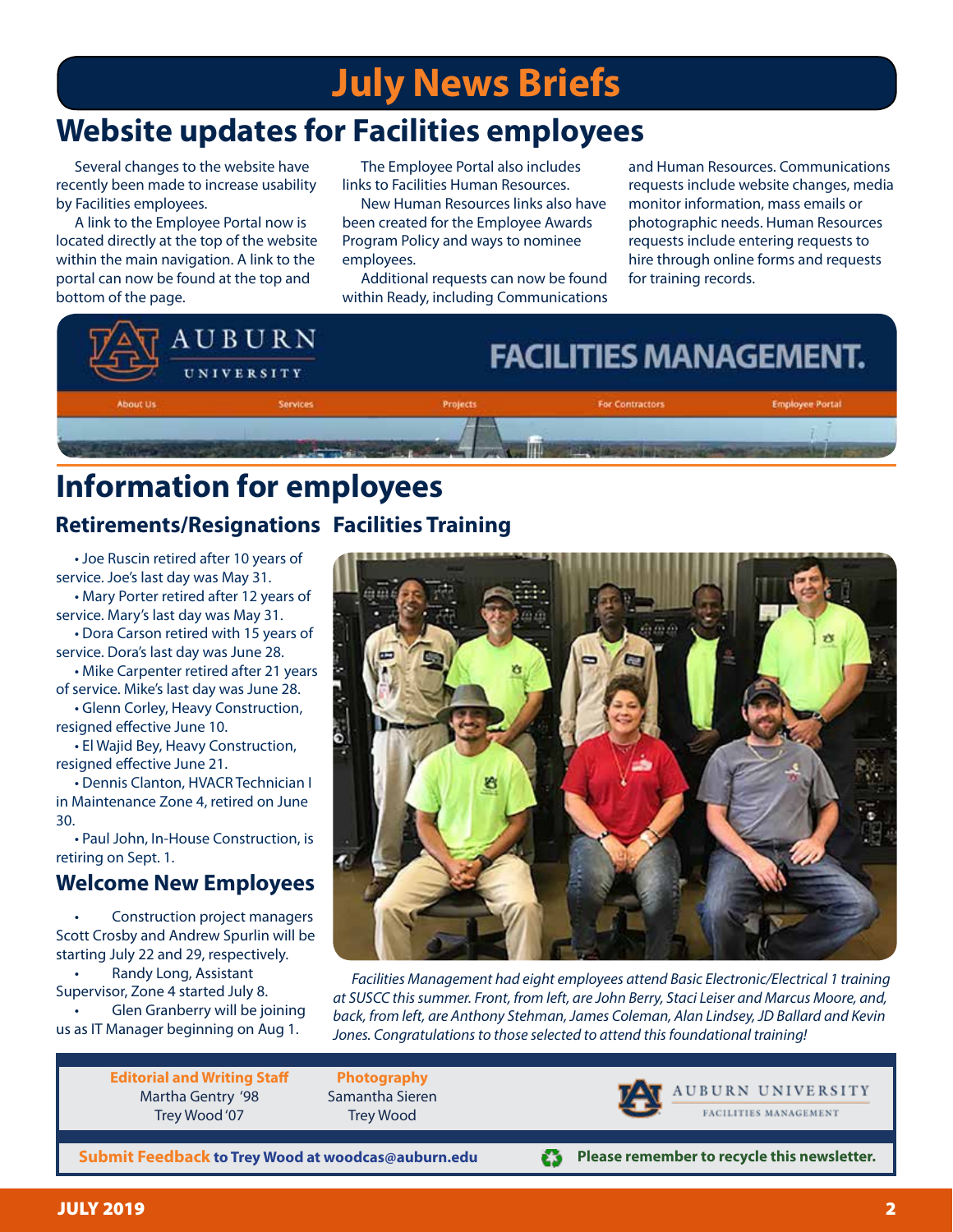# **Carson celebrated for 15 years of service**



*We recently celebrated Dora Carson's retirement after 15 years of service with Facilities Management. She will be greatly missed, and we appreciate her work throughout the years!*